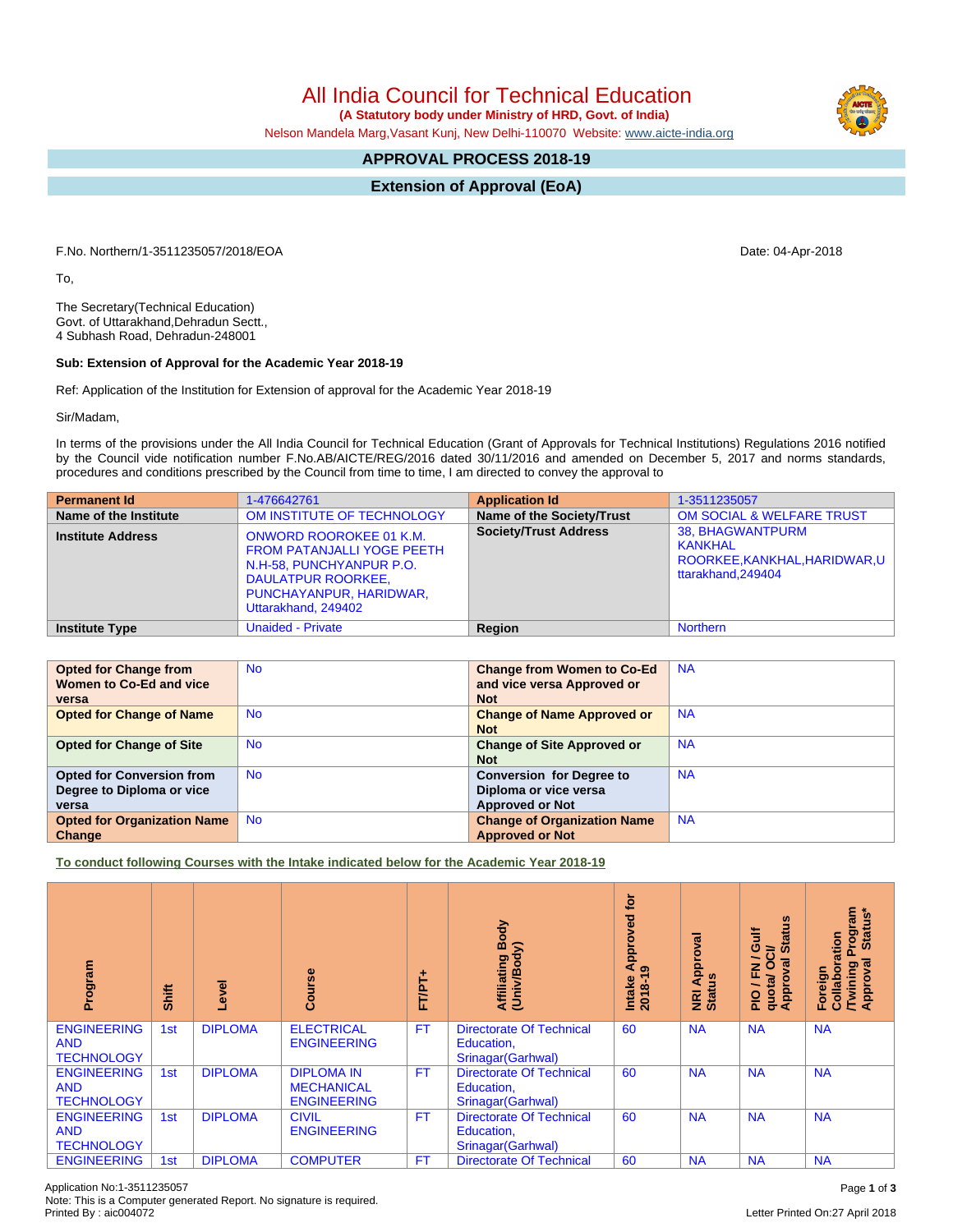| <b>AND</b><br><b>TECHNOLOGY</b>                       |                 |                | <b>SCEINCE &amp;</b><br><b>ENGINEERING</b>                                       |    | Education,<br>Srinagar (Garhwal)                             |    |           |           |           |
|-------------------------------------------------------|-----------------|----------------|----------------------------------------------------------------------------------|----|--------------------------------------------------------------|----|-----------|-----------|-----------|
| <b>ENGINEERING</b><br><b>AND</b><br><b>TECHNOLOGY</b> | 1st             | <b>DIPLOMA</b> | <b>ELECTRONICS</b><br><b>AND</b><br><b>COMMUNICATION</b><br><b>S ENGINEERING</b> | FT | Directorate Of Technical<br>Education,<br>Srinagar (Garhwal) | 60 | <b>NA</b> | <b>NA</b> | <b>NA</b> |
| <b>PHARMACY</b>                                       | 1 <sub>st</sub> | <b>DIPLOMA</b> | <b>PHARMACY</b>                                                                  | F1 | Directorate Of Technical<br>Education,<br>Srinagar (Garhwal) | 60 | <b>NA</b> | <b>NA</b> | <b>NA</b> |

+FT –Full Time,PT-Part Time

## **Deficiencies Noted based on Self Disclosure**

| <b>Particulars</b>                                                                                                                                                 | <b>Deficiency</b> |
|--------------------------------------------------------------------------------------------------------------------------------------------------------------------|-------------------|
| <b>Other Details Deficiency</b>                                                                                                                                    |                   |
| List of faculty and data uploaded on the Institute web portal                                                                                                      | Yes               |
| <b>Other Facilities Deficiency</b>                                                                                                                                 |                   |
| Standalone Language Laboratory                                                                                                                                     | Yes               |
| Compliance of the National Academic Depository (NAD) as per MHRD Directives                                                                                        | Yes               |
| Copies of AICTE Approvals (LOA and EOA of subsequent years) obtained since Inception of Institution till date shall<br>be placed in the Website of the Institution | Yes               |
| Provision to watch MOOCS Courses through Swayam                                                                                                                    | Yes               |
| Group Insurance for Employees                                                                                                                                      | Yes               |
| <b>Insurance for Students</b>                                                                                                                                      | Yes               |
| Applied membership-National Digital Library                                                                                                                        | Yes               |
| <b>Administrative Area Deficiency</b>                                                                                                                              |                   |
| Department Offices/Cabin for Head of Dept                                                                                                                          | Yes               |
| Pantry for Staff/Faculty                                                                                                                                           | Yes               |
| <b>Computational Facilities</b>                                                                                                                                    |                   |
| <b>Legal Application S/W</b>                                                                                                                                       | Yes               |
| Legal Application S/W-Applied Intake                                                                                                                               | Yes               |
| <b>Library Facilities</b>                                                                                                                                          |                   |
| Reading Room Capacity                                                                                                                                              | Yes               |
| <b>Instructional Area Common Facilities</b>                                                                                                                        |                   |
| Language Laboratory                                                                                                                                                | Yes               |
| <b>Instructional Area- PHARMACY-Diploma</b>                                                                                                                        |                   |
| Additional Workshop/Labs                                                                                                                                           | Yes               |

**\***Please refer Deficiency Report for details

**OM INSTITUTE OF TECHNOLOGY** is hereby informed to submit the compliance of the deficiencies mentioned above to the Regional Office within a period of 6 months from the date of issuance of this letter failing which the council shall initiate strict action as defined in Approval Process Handbook 2018-19 during the subsequent Academic Year.

In case of any differences in content in this Computer generated Extension of Approval Letter, the content/information as approved by the Executive Council / General Council as available on the record of AICTE shall be final and binding.

Strict compliance of Anti-Ragging Regulation: - Approval is subject to strict compliance of provisions made in AICTE Regulation notified vide F. No. 37-3/Legal/AICTE/2009 dated July 1, 2009 for Prevention and Prohibition of Ragging in Technical Institutions. In case Institution fails to take adequate steps to Prevent Ragging or fails to act in accordance with AICTE Regulation or fails to punish perpetrators or incidents of Ragging, it will be liable to take any action as defined under clause 9(4) of the said Regulation.

> **Prof. A.P Mittal Member Secretary, AICTE**

Copy to:

1. The Regional Officer, All India Council for Technical Education Govt. Polytechnic Campus Adjoining Directorate of Technical Education